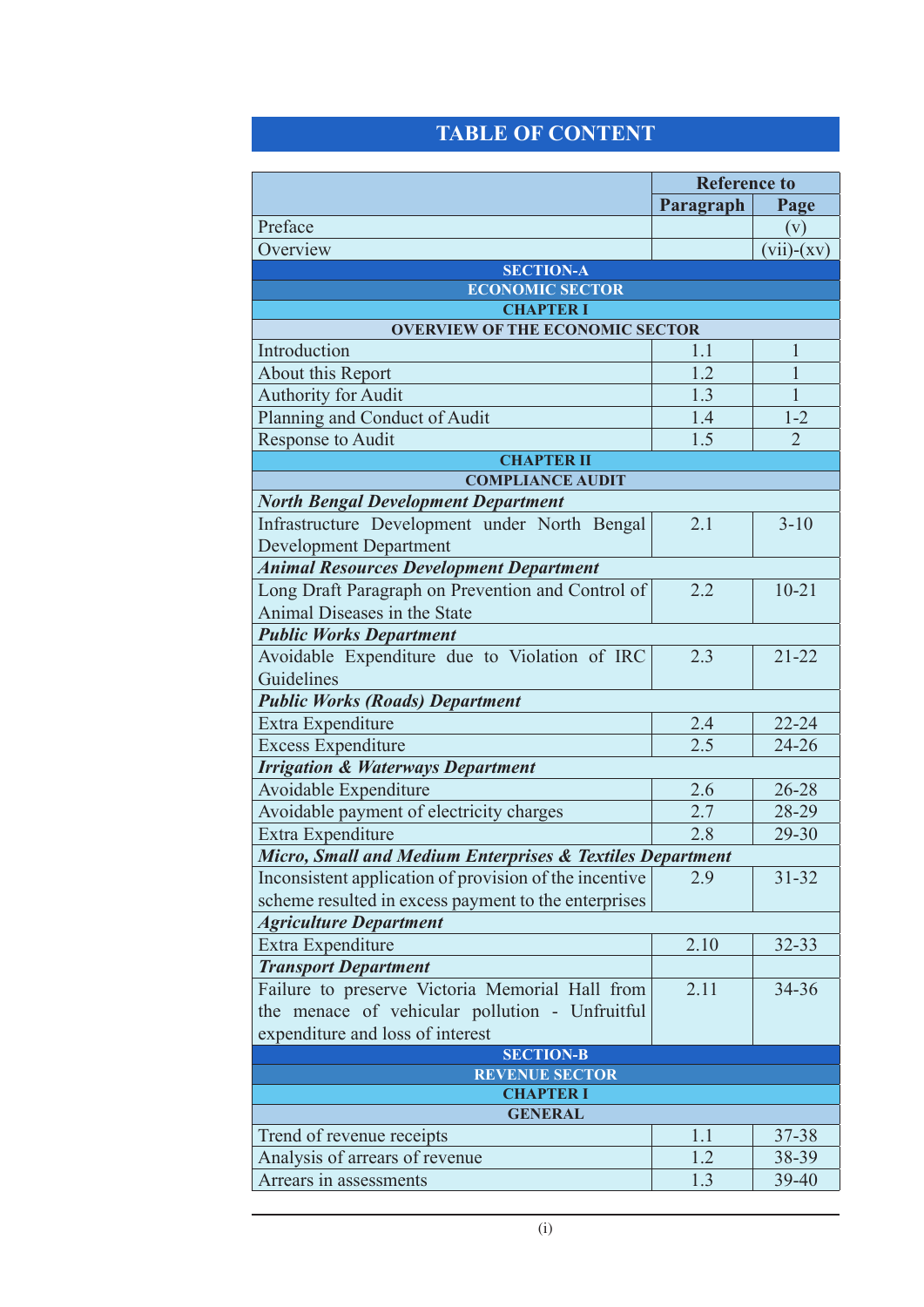|                                                                               | <b>Reference to</b> |           |  |  |
|-------------------------------------------------------------------------------|---------------------|-----------|--|--|
|                                                                               | Paragraph           | Page      |  |  |
| Evasion of tax detected by the Department                                     | 1.4                 | $40 - 41$ |  |  |
| Pendency of refund cases                                                      | 1.5                 | 41        |  |  |
| Response of the Government/ Departments towards<br>audit                      | 1.6                 | $41 - 44$ |  |  |
| Analysis of the mechanism for dealing with the<br>issues raised by Audit      | 1.7                 | 44-45     |  |  |
| Action taken on the recommendations accepted by<br>the Department/ Government | 1.8                 | 46        |  |  |
| <b>Audit Planning</b>                                                         | 1.9                 | 46        |  |  |
| Results of audit                                                              | 1.10                | 46        |  |  |
| Coverage of this Report                                                       | 1.11                | 46        |  |  |
| <b>CHAPTER II</b>                                                             |                     |           |  |  |
| VALUE ADDED TAX AND GOODS AND SERVICES TAX                                    |                     |           |  |  |
| Tax administration                                                            | 2.1                 | 47        |  |  |
| <b>Internal Audit</b>                                                         | 2.2                 | 47        |  |  |
| Results of audit                                                              | 2.3                 | 47-48     |  |  |
| Incorrect determination of Turnover of Sales (TOS)                            | 2.4                 | 48-50     |  |  |
| Irregular allowance of input tax credit                                       | 2.5                 | $50 - 51$ |  |  |
| Incorrect determination of Contractual Transfer<br>Price                      | 2.6                 | $52 - 53$ |  |  |
| Incorrect determination of taxable Contractual Transfer<br>Price              | 2.7                 | 53-54     |  |  |
| Penalty on evaded tax not levied                                              | 2.8                 | 54-56     |  |  |
| Non/short levy of interest                                                    | 2.9                 | 56-57     |  |  |
| Short levy of tax due to incorrect computation                                | 2.10                | $57 - 60$ |  |  |
| Migration of taxpayers in GST regime                                          | 2.11                | $60 - 61$ |  |  |
| Non-submission of final return by the Goods and                               | 2.12                | 62        |  |  |
| Services Tax Identification Number (GSTIN)<br>cancelled taxpayers             |                     |           |  |  |
| <b>Transitional Credit</b>                                                    | 2.13                | 62-64     |  |  |
| Refund under GST                                                              | 2.14                | 64-66     |  |  |
| <b>CHAPTER III</b>                                                            |                     |           |  |  |
| <b>LAND REVENUE</b>                                                           |                     |           |  |  |
| Tax administration                                                            | 3.1                 | 67        |  |  |
| <b>Internal Audit</b>                                                         | 3.2                 | 67-68     |  |  |
| Results of audit                                                              | 3.3                 | 68        |  |  |
| Non/ short realisation of revenue on land used for<br>commercial purpose      | 3.4                 | 69        |  |  |
| Non-settlement of long term lease                                             | 3.5                 | 70        |  |  |
| Non-realisation of lease rent and interest                                    | 3.6                 | $70 - 71$ |  |  |
| <b>CHAPTER IV</b>                                                             |                     |           |  |  |
| <b>MOTOR VEHICLES TAX</b>                                                     |                     |           |  |  |
| <b>Tax Administration</b>                                                     | 4.1                 | 73        |  |  |
| <b>Internal Audit</b>                                                         | 4.2                 | 74        |  |  |
| Results of audit                                                              | 4.3                 | 74        |  |  |
| Non-realisaiton of tax, additional tax and penalty                            | 4.4.1.1             | $75 - 77$ |  |  |
| Non-realisaiton of permit fees and fines                                      | 4.4.1.2             | 77-78     |  |  |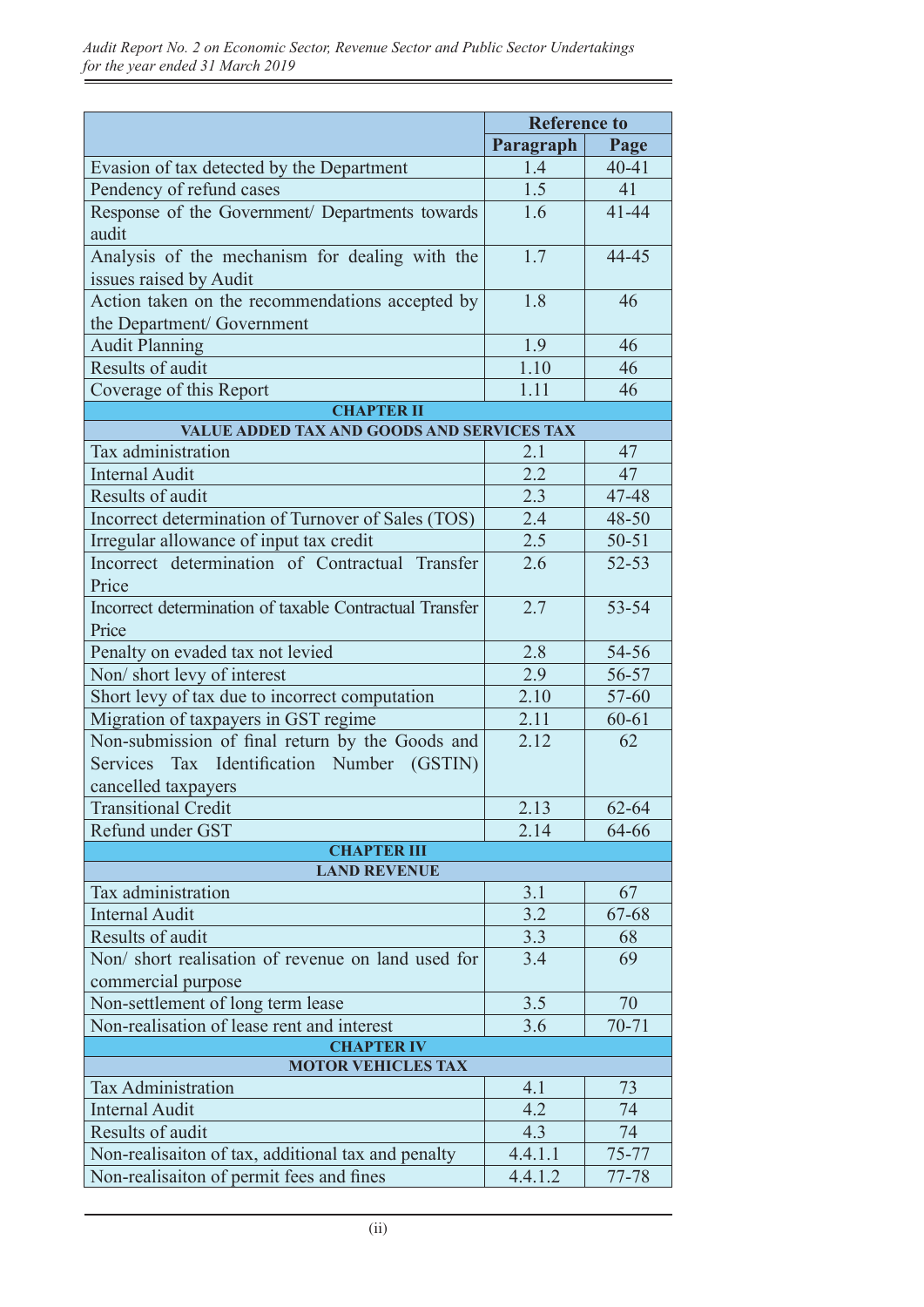|                                                                    | <b>Reference to</b> |         |  |
|--------------------------------------------------------------------|---------------------|---------|--|
|                                                                    | Paragraph           | Page    |  |
| Short realisation of fitness fee                                   | 4.4.1.3             | 78-79   |  |
| Short realisation of tax from contract carriage                    | 4.4.1.4             | 79-80   |  |
| vehicles                                                           |                     |         |  |
| Short realisation of tax from Motor Car/Omni buses                 | 4.4.1.5             | 80      |  |
| <b>CHAPTER V</b>                                                   |                     |         |  |
| <b>STAMP DUTY AND REGISTRATION FEES</b>                            |                     |         |  |
| <b>Tax Administration</b>                                          | 5.1                 | 81      |  |
| <b>Internal Audit</b>                                              | 5.2                 | 81      |  |
| Results of audit                                                   | 5.3                 | 81-82   |  |
| <b>Incorrect Determination of Lease Period</b>                     | 5.4                 | 82-83   |  |
| Short levy of stamp duty and registration fees due to              | 5.5                 | 83-85   |  |
| misclassification of instruments                                   |                     |         |  |
| Short levy of stamp duty due to misclassification of               | 5.6                 | 85-86   |  |
| deeds of settlement as gift deed to family members                 |                     |         |  |
| Incorrect Determination of Lease consideration                     | 5.7                 | 86-87   |  |
| <b>CHAPTER VI</b>                                                  |                     |         |  |
| <b>MINES AND MINERALS</b>                                          |                     |         |  |
| <b>Tax Administration</b>                                          | 6.1                 | 89      |  |
| <b>Internal Audit</b>                                              | 6.2                 | 89      |  |
| Results of audit                                                   | 6.3                 | 89-90   |  |
| Non/ short recovery of price of earth against                      | 6.4                 | 90-91   |  |
| unauthorised extraction of earth                                   |                     |         |  |
| Non-realisation of penalty for short extraction of                 | 6.5                 | 91-92   |  |
| sand                                                               |                     |         |  |
| <b>CHAPTER VII</b>                                                 |                     |         |  |
| <b>OTHER TAX AND NON-TAX RECEIPTS</b><br><b>Tax Administration</b> |                     |         |  |
| <b>Results of Audit</b>                                            | 7.1                 | 93      |  |
|                                                                    | 7.2                 | 93      |  |
| Non-enrolment of persons engaged in different                      | 7.3                 | 93-94   |  |
| professions and trade                                              |                     |         |  |
| Non-realisation of principal of loan and interest due              | 7.4.1               | 95-96   |  |
| to non-fixation of terms and conditons of repayment                |                     |         |  |
| Non-realisation of interest on surrendered loan                    | 7.4.2               | 96      |  |
| Non-realisation of principal of loan and interest due              | 7.4.3               | 97      |  |
| to inaction of the loan sanctioning authority                      |                     |         |  |
| Non-realisation of Guarantee Commission                            | 7.4.4               | 98-99   |  |
| <b>SECTION-C</b><br>PUBLIC SECTOR UNDERTAKINGS                     |                     |         |  |
| <b>CHAPTER I</b>                                                   |                     |         |  |
| FUNCTIONING OF PUBLIC SECTOR UNDERTAKINGS                          |                     |         |  |
| (POWER SECTOR & NON-POWER SECTOR)                                  |                     |         |  |
| Introduction                                                       | 1.1                 | 101     |  |
| Accountability framework                                           | 1.2                 | 101-102 |  |
| Need for timely finalisation and submission of                     | 1.3                 | 102     |  |
| accounts by PSUs                                                   |                     |         |  |
| Investment by the Government of West Bengal                        | 1.4                 | 102     |  |